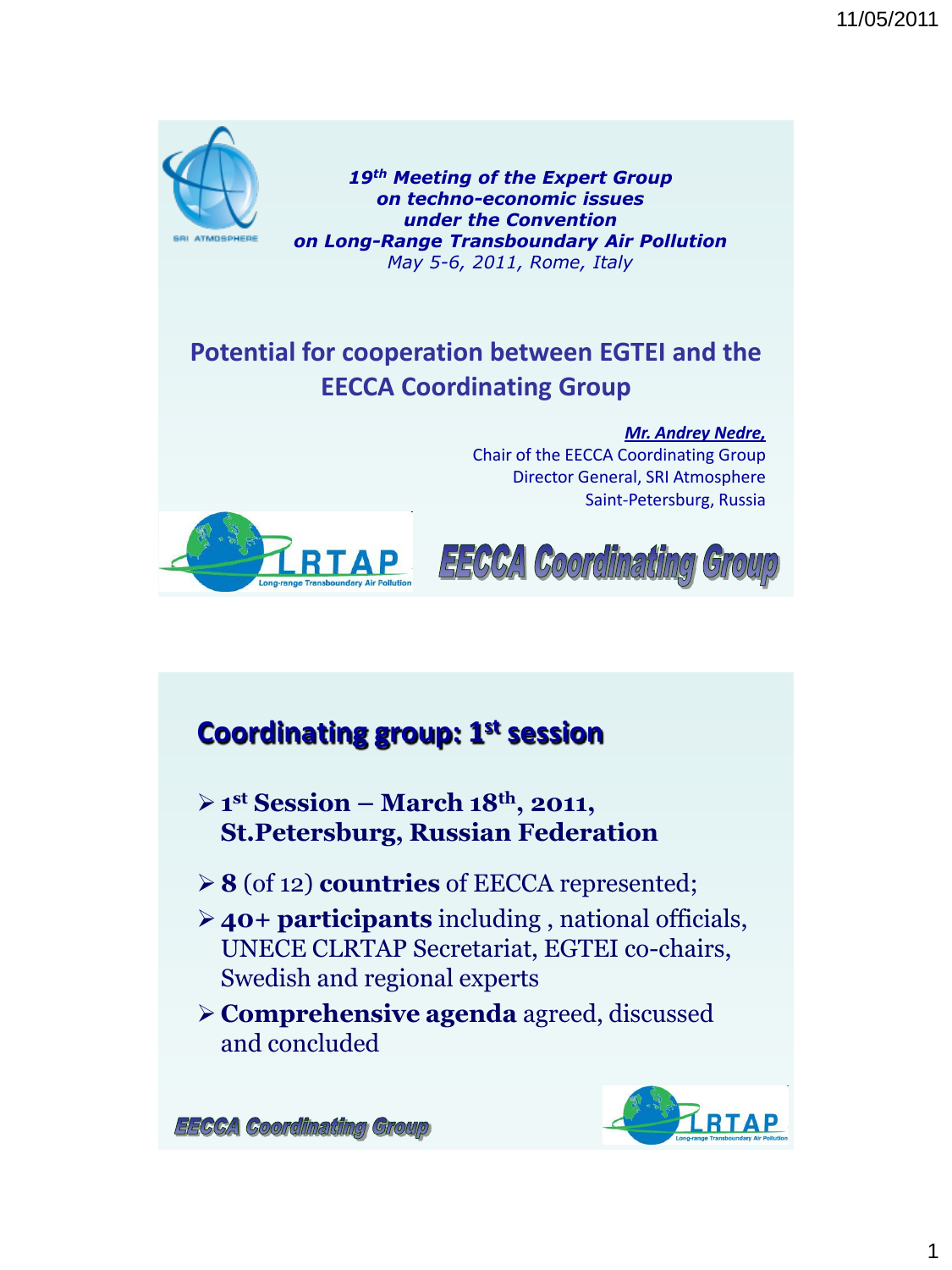#### **Major decisions of the session**

- **1. EECCA countries plan to move forward under the LRTAP Convention within tentative timeframes:**
	- a) Belarus POPs Protocol 2012, Gothenburg Protocol 2014- 2015;
	- b) Russia Gothenburg Protocol 2012-2013, POPs Protocol 2013-2014;
	- c) Kazakhstan EMEP, POPs, HMs and Gothenburg Protocols 2014;
	- d) Moldova Gothenburg Protocol ratification preparations are ongoing;
	- e) Azerbaijan, Uzbekistan, Tajikistan and Kyrgyzstan middle- and long term timeframes

#### **yet there are obstacles to overcome;**

**EECCA Coordinating Group** 

#### **Major decisions of the session**

#### **2. Agreed flexibility mechanisms for EECCA countries within HMs and Gothenburg Protocols**

- **a)15 years** transition period for existing sources (BAT and ELV application)
- **b)Base year** from 1985 to a year of entry into force for a Party
- **c)5 years** transition period for emissions reporting (large point sources as a priority)

**EECCA Coordinating Group** 



**RTAP**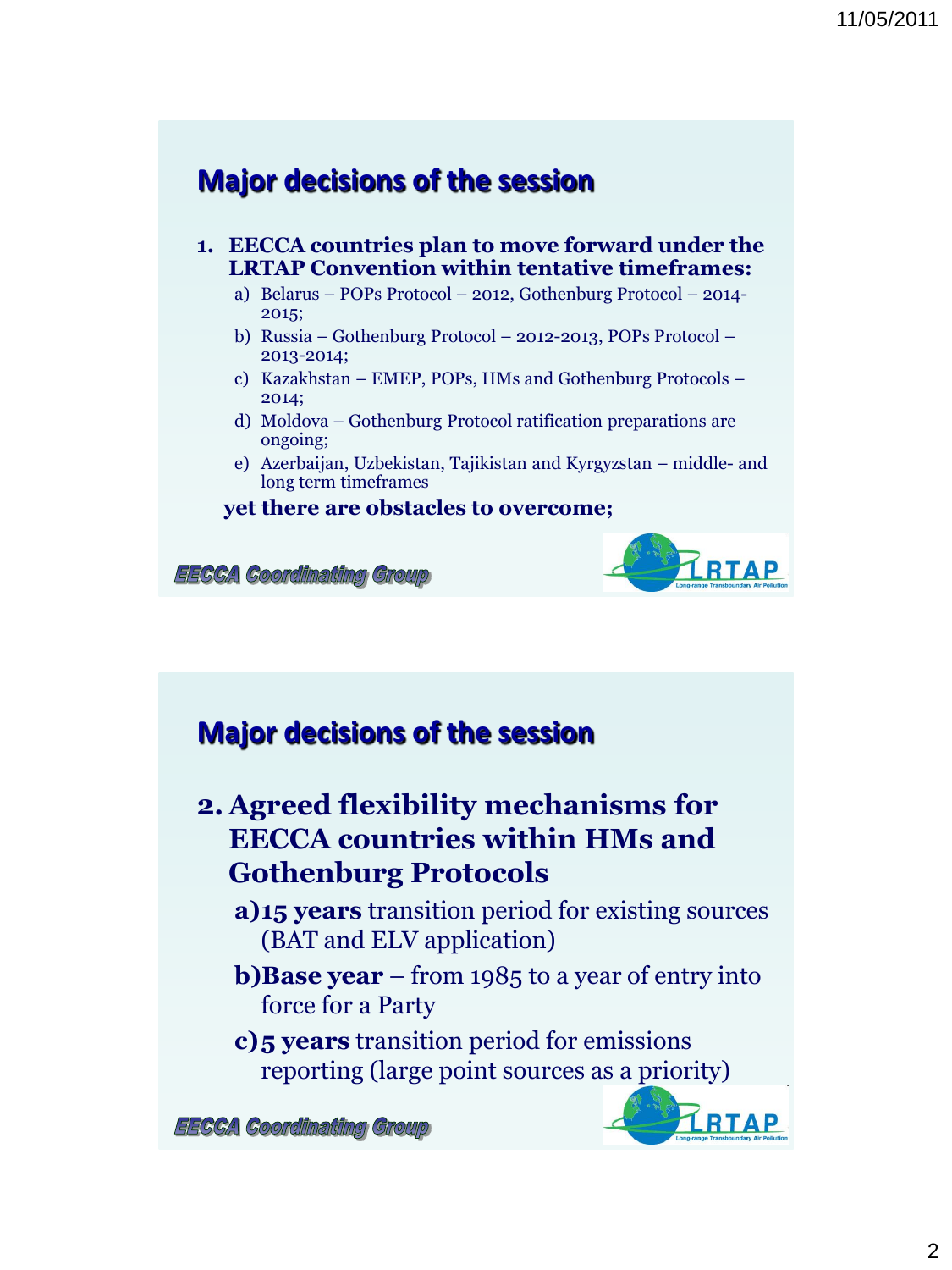#### **Major decisions of the session**

- **3. Appreciation of support provided by EGTIE and a need for further cooperation;**
- 4. Reviewed and supported project proposal aimed at promotion and application of the EMEP/EEA Air Pollutant Emission Inventory Guidebook – Russian edition – in the EECCA region

**EECCA Coordinating Group** 



#### **Summary of outcomes**

**EECCA countries identify opportunities of participating in the LRTAP Convention processes with the following priorities:**

- $\checkmark$  National pollutant and polluter emission inventories (registers);
- $\checkmark$  Air quality management cost assessment;
- $\checkmark$  Modelling of emissions distribution on national and transboundary scales;
- $\checkmark$  Abatement of mobile source generated emissions;
- $\checkmark$  Air pollution monitoring systems development;
- $\checkmark$  Benefits of work under the LRTAP Convention



**EECCA Coordinating Group**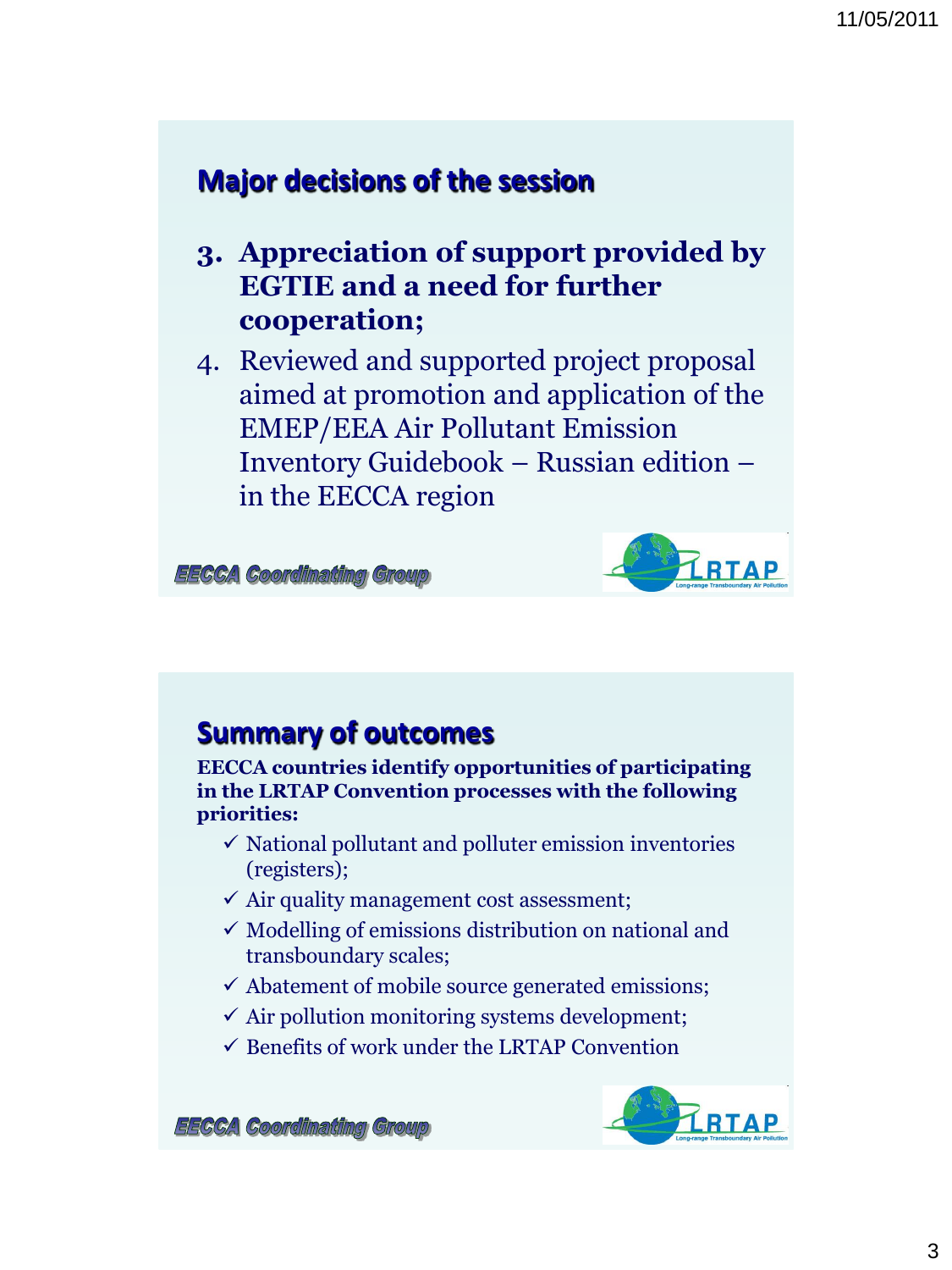#### **Advancing cooperation: potential…**

- $\triangleright$  Work on comprehensive air pollution inventories should include abatement technology and related cost issues
- Cooperative steps are made by Russian Government and EGTEI – first consultation meeting – Feb 2011, Moscow;
	- **Power sector pilot project background information acquired and submitted to EGTEI;**
- Ongoing project activities by Belarus and Russia on implementation of GAINS,
	- *incl. pollution abatement cost assessment based on EU adopted cost estimates;*
	- *growing need of introducing EECCA-specific estimates identified*

*EECCA Coordinating Group* 



#### **Advancing cooperation: proposed steps**

- $\triangleright$  Series of technical seminars with mixed audience (technical experts + officials) in English and Russian;
- $\triangleright$  Further implementation of emission abatement cost assessment projects;
- Extending abatement techniques cost assessment with cost analysis of protocol implementation in EECCA;
- $\triangleright$  Cost assessment guidelines/handbook in Russian;
- $\triangleright$  Training seminars for regional experts in technoeconomic issues



**EECCA Coordinating Group**